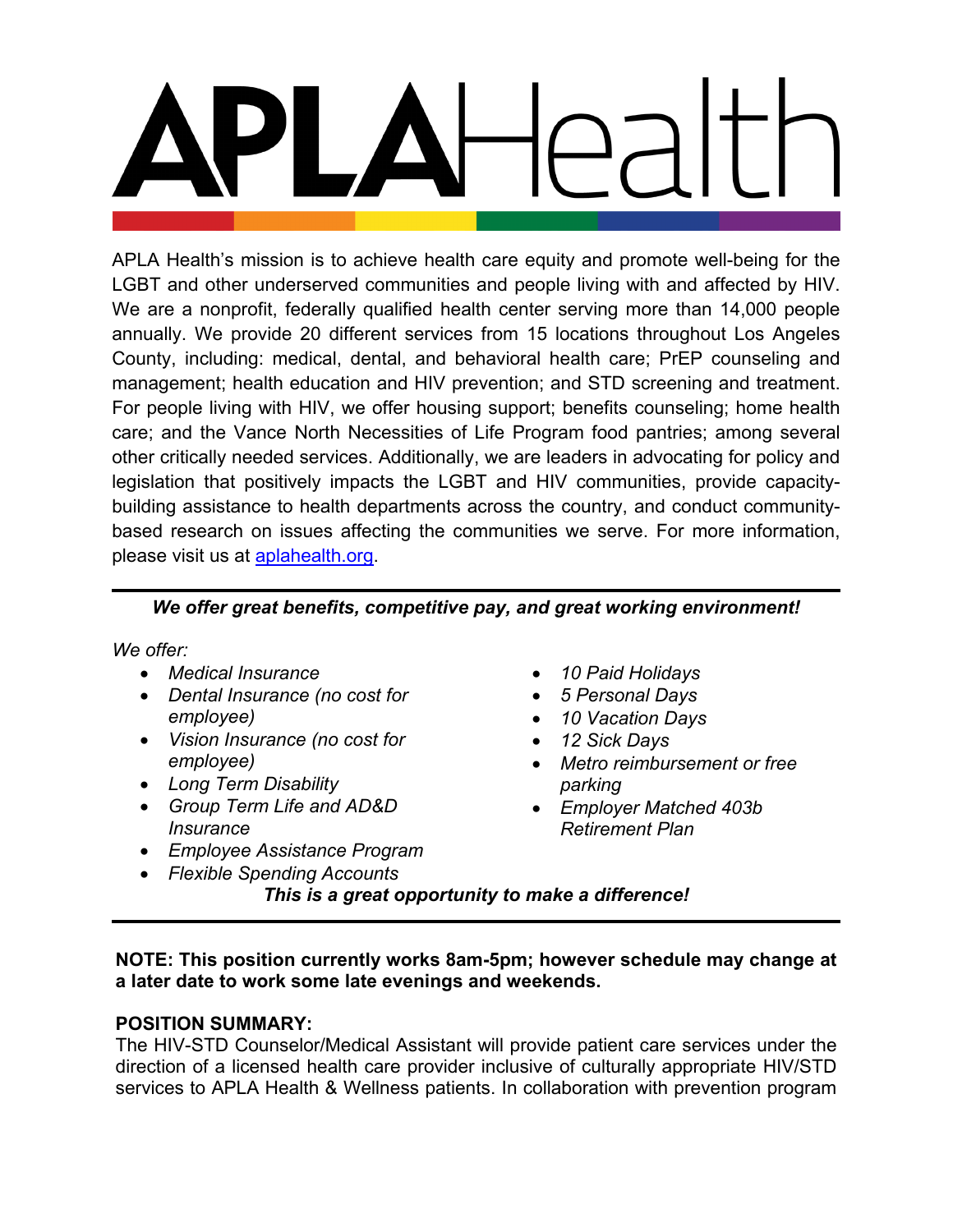staff, the HIV/STD Counselor/Medical Assistant will work to identify HIV positive individuals who are part of our prevention programs and who are not yet linked to HIV medical care, including newly diagnosed individuals, persons who know their HIV status but have never been engaged in care, and others who know their status and have dropped out of care to access medical care services. The HIV-STD Counselor/Medical Assistant will perform administrative front office and clinical back office duties in the medical clinic, including submitting and tracking referrals, taking vital signs, preparing examining rooms, administering medications as ordered by a licensed healthcare provider, performing phlebotomy and other technical clinical functions.

## **ESSENTIAL DUTIES AND RESPONSIBILITIES:**

The duties listed below are intended only as illustrations of the various types of work that may be performed. The omission of specific statements of duties does not exclude them from the position if the work is similar, related or has a logical assignment to this position.

- Greets and register patients when needed; assists them with completion of necessary forms; answers telephones and schedules appointments; retrieves medical files; maintains medical records and files.
- Provide pre/post test client-centered HIV counseling.
- Conduct HIV/STD risk assessments.
- **Provide HIV/STD risk reduction and prevention coaching/counseling.**
- Prepares treatment rooms, ensuring that rooms are neat and clean, and stocked with the necessary supplies and equipment for patient examination; maintains sanitary and sterile supplies and equipment.
- Interviews patients to obtain basic medical information and history; measures and records vital signs, height, weight and body mass index (BMI); prepares medical records for provider review.
- Performs phlebotomy to collect blood samples; collects urine and other noninvasive specimens; logs specimens for testing; performs urine dip sticks and finger-sticks for hemoglobin and glucose measurements.
- **Provides counseling and rapid HIV testing to clients seeking those services.**
- Maintains monthly equipment logs, i.e. Glucometer, Hemocue, and Refrigerators.
- Develop a set of focused strategies, designed to improve the linkage (and ongoing engagement) to HIV primary medical care of recently diagnosed HIVinfected persons; individuals of known HIV status who have never sought medical care and HIV-infected persons who have dropped out of care and are no longer seeking HIV medical care and treatment.
- Assists physicians and nurses in examining and treating patients; handling instruments; preparing and disinfecting treatment sites; applying and removing dressing and bandages; administers medications in accordance with providers orders; administers subcutaneous and intramuscular injections as ordered by mid-level providers and physicians.
- Assist in the preparation of reports as requested.
- Maintain HIV/STD testing records to ensure that all documentation required by funders and agency Quality Management Plan is on file.
- Carries out patient discharge processes; clarifies and provides patients with follow-up care instructions and referrals.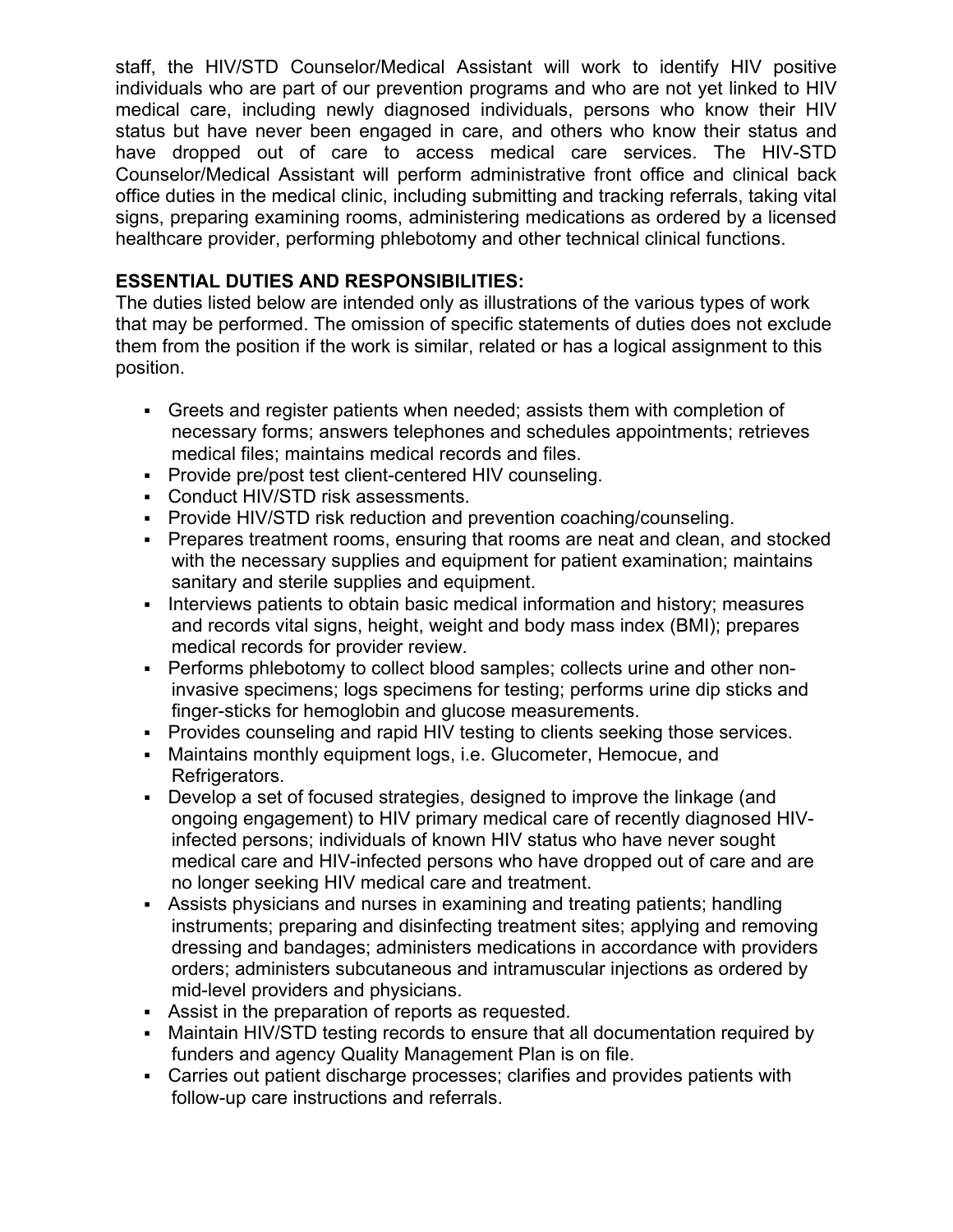- Follows steps outlined in APLA Health & Wellness referral tracking policy to ensure that patients gets the referrals needed and that referrals are appropriately logged and tracked.
- Administers Cardiopulmonary Resuscitation (CPR) in a medical emergency.

OTHER DUTIES MAY BE ASSIGNED TO MEET BUSINESS NEEDS. Training and Experience:

High School diploma or GED equivalent required. Successful completion of a Medical Assistant training program in a recognized institution in accordance with standards established by the Medical Board of California. Successful completion of LA Countys Division of HIV and STD Programs HIV Test Counselor Certification required within first 90-days of hire.

Knowledge of:

- 1. Basic medical terminology and patient care methods and techniques.
- 2. Methods and procedures for performing technical clinical procedures including phlebotomy, collecting and testing urine and other non-invasive specimens, and administering injections.
- 3. Routine laboratory procedures.
- 4. Standards and methods for maintaining sterile and sanitary laboratory and examining room conditions.
- 5. Methods and standard procedures for the maintenance of medical records.
- 6. Safety policies and safe practices applicable to the work.
- 7. HIV infection; STD infection/treatment; HIV/AIDS prevention; psychosocial issues as it relates to HIV and STD transmission/acquisition, special issues relevant to individuals who are at risk for HIV/STD and/or living with HIV; health education and behavior modification theory; human sexuality, substance abuse, behavior change principles and strategies; effective communication skills; group dynamics; data management; general computer knowledge; community resources; health and social concerns of diverse populations such as gay and non-gay identified men who have sex with men and other genders, individuals who share injection paraphernalia, heterosexuals, women at sexual risk and transgender individuals

Ability to:

- 1. Interview patients effectively for the purpose of acquiring medical, social and sexual histories.
- 2. Risk reduction counseling to curtail the spread of HIV and other STDs.
- 3. Communicate effectively with people of various educational, socio-economic and cultural backgrounds.
- 4. Understand and follow written and oral instructions from physicians, mid-level providers and nurses and apply departmental policies, procedures and protocols applicable to work.
- 5. Identify and correct unsanitary conditions and maintain sterile environments.
- 6. Perform routine medical tests and procedures proficiently and accurately.
- 7. Communicate clearly and effectively, both orally and in writing.